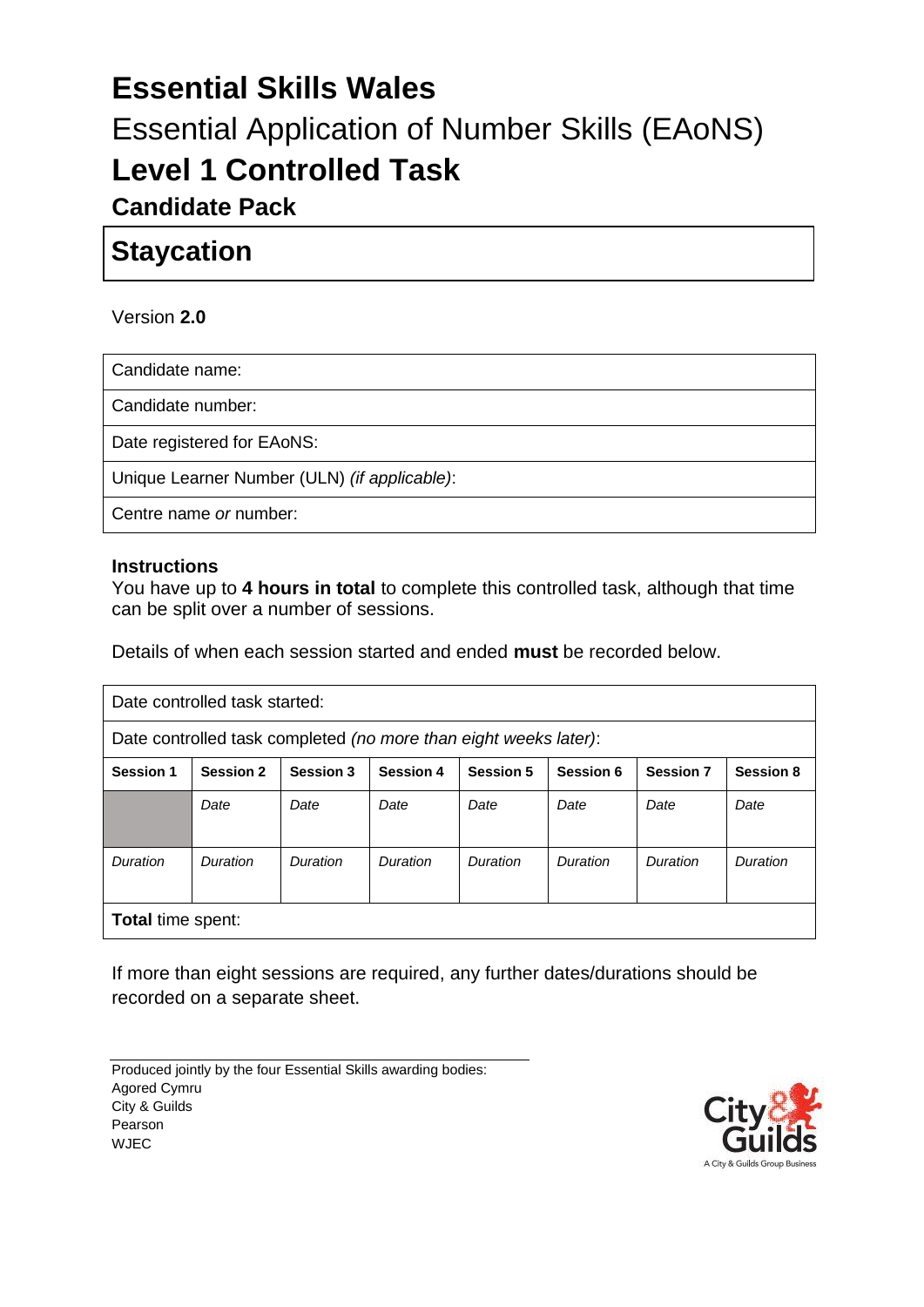#### **This task pack contains a scenario, a set of instructions and some source material.**

- Make sure you read through the scenario, instructions and source material carefully before you start.
- You will be supervised throughout your time working on this task, although during that time you can use most of the equipment that would normally be available to you in a real-life situation (this may include accessing the internet).
- All work submitted must be **entirely** your own. You are not allowed to be given any help with the skills that are being assessed through this controlled task.
- Make sure you hand in all of your work at the end of **each** session. You are not allowed to take any task materials away with you, or have access to these between sessions.
- Make sure you **sign the declaration** at the back of this pack at the end of your final session working on this task.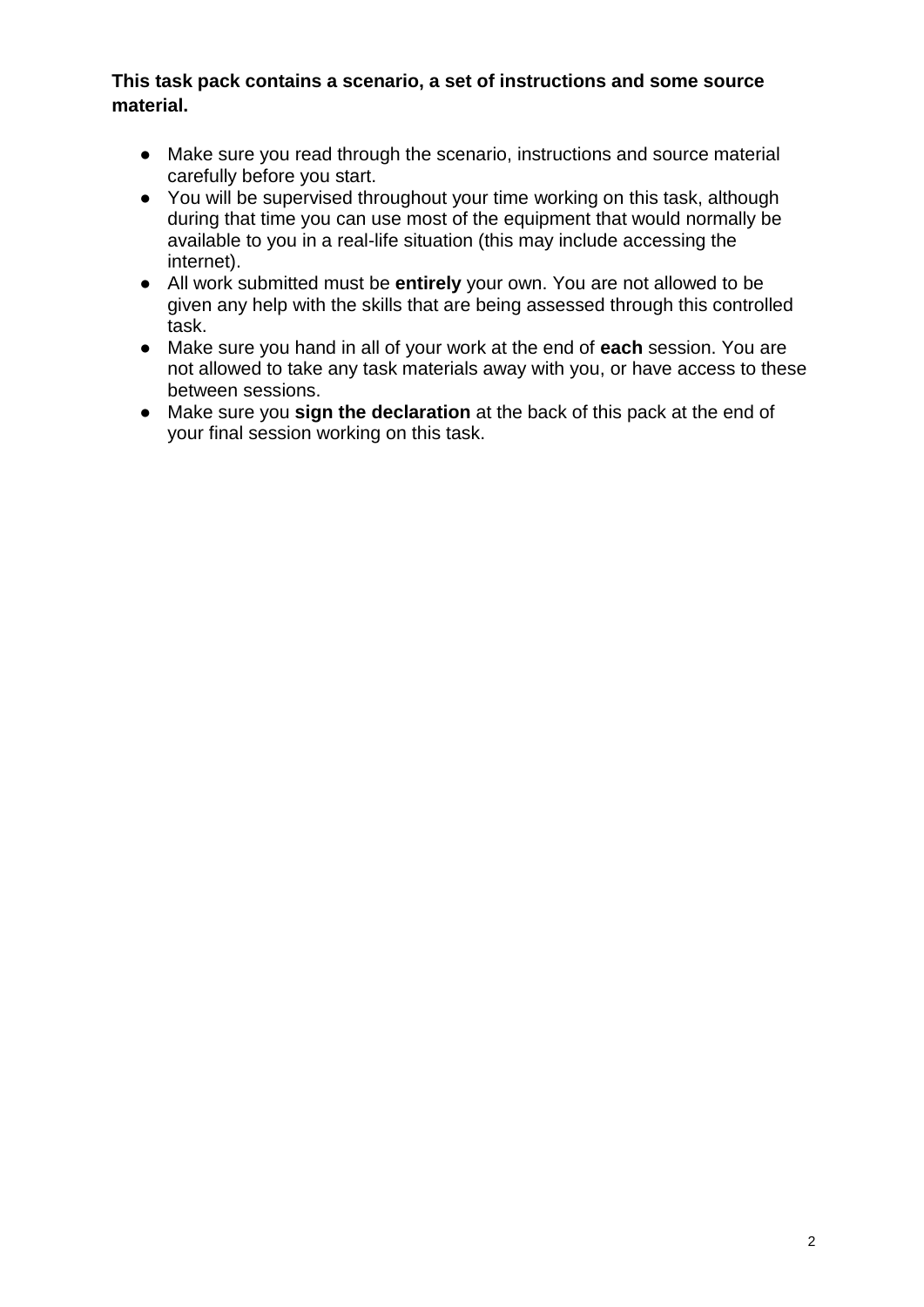### **What you need to find out**

### **Scenario**

You work for a company that advertises holiday cottages for rent.

The owner of a new one bedroom cottage in the Brecon Beacons wants to rent it out over the summer.

The aims of this task are to:

- recommend a suitable weekly rent for the new cottage
- work out the total income from rent from May to September
- recommend where an access ramp for wheelchair users should be fitted.

Use the sources provided.

### **What you need to do**

### **Part 1**

Read through the task and source materials. Make a detailed plan to show how you will do this task.

You must describe:

- the information you need to find
- what calculations you need to do
- how to present your findings.

(Total for Part 1: 4 marks)

#### In **Part 2 and Part 3**, you must:

● show all the calculations you do. If you use a calculator, make a note of what you put into the calculator. If you use a spreadsheet, make a note of the numbers and the formulas you use.

Remember to check your calculations.

#### In either **Part 2 or Part 3**, you must:

● show at least one calculation without a calculator.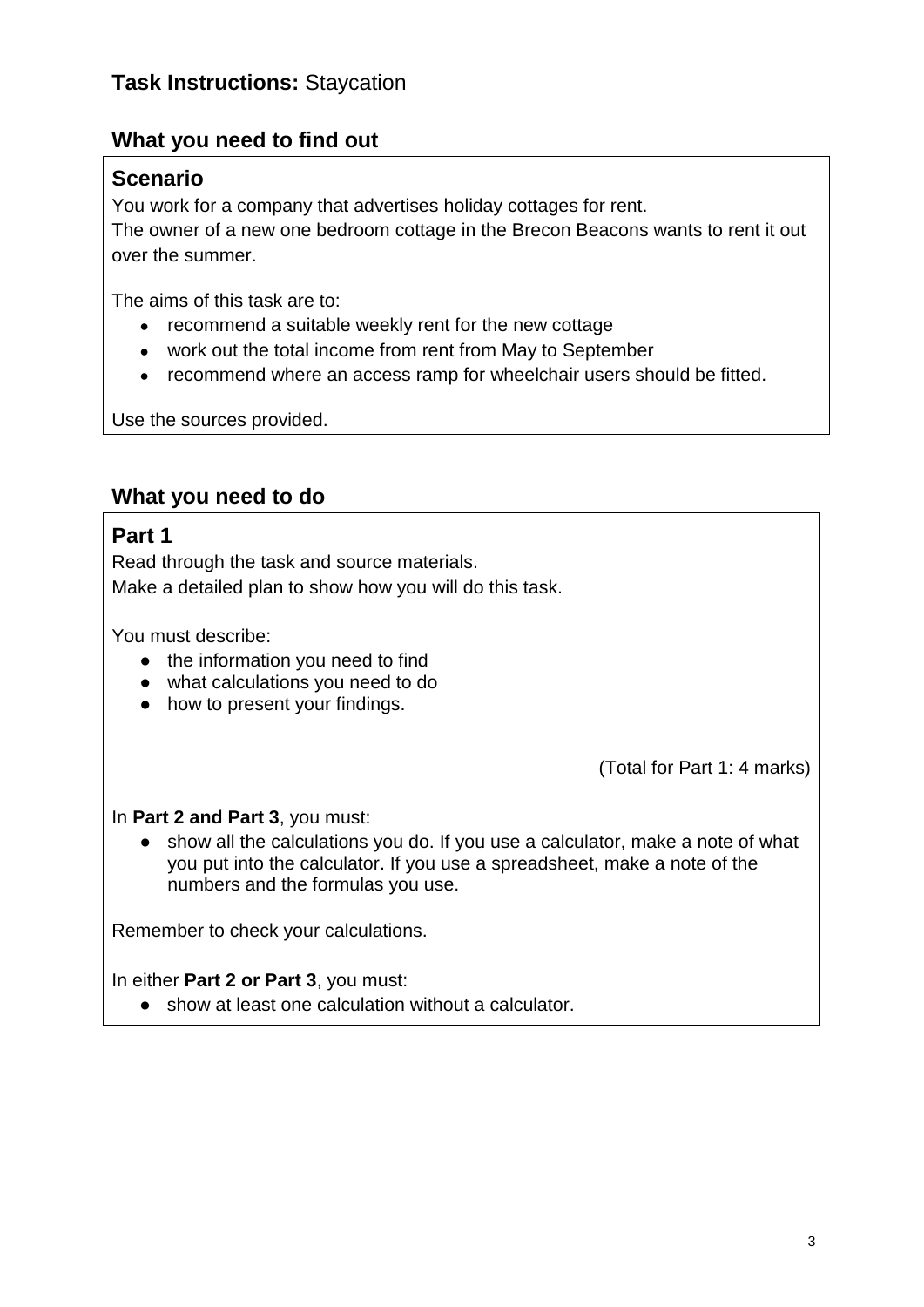### **Part 2**

You need to recommend a suitable weekly rent for the new cottage in the high season and the low season.

You must use Source 1 to:

- work out the average (mean) weekly rent for other one bedroom cottages in the high season (July and August)
- round your answer to the nearest £10
- recommend a weekly rent for the new cottage in the high season and give a reason.

The weekly rent for the low season (May, June and September) will be 15% less than the high season rent.

You must:

- work out 15% of the weekly rent in the high season
- take off the 15% to work out the weekly rent in the low season
- work out the total income if the new cottage is rented every week between May and September (Source 2)
- present your findings in a suitable way (table, chart, diagram or graph).

Remember to check your calculations.

(Total for Part 2: 15 marks)

### **Part 3**

Wheelchair users need an access ramp to the front door of the new cottage. You need to recommend where the ramp should be fitted.

You must use Source 3 and Source 4 to:

- work out the length of the ramp
- recommend where the ramp should be fitted and give a reason
- present your findings in a different way to the one you used in Part 2 (table, chart, diagram or graph).

Remember to check your calculations.

(Total for Part 3: 7 marks)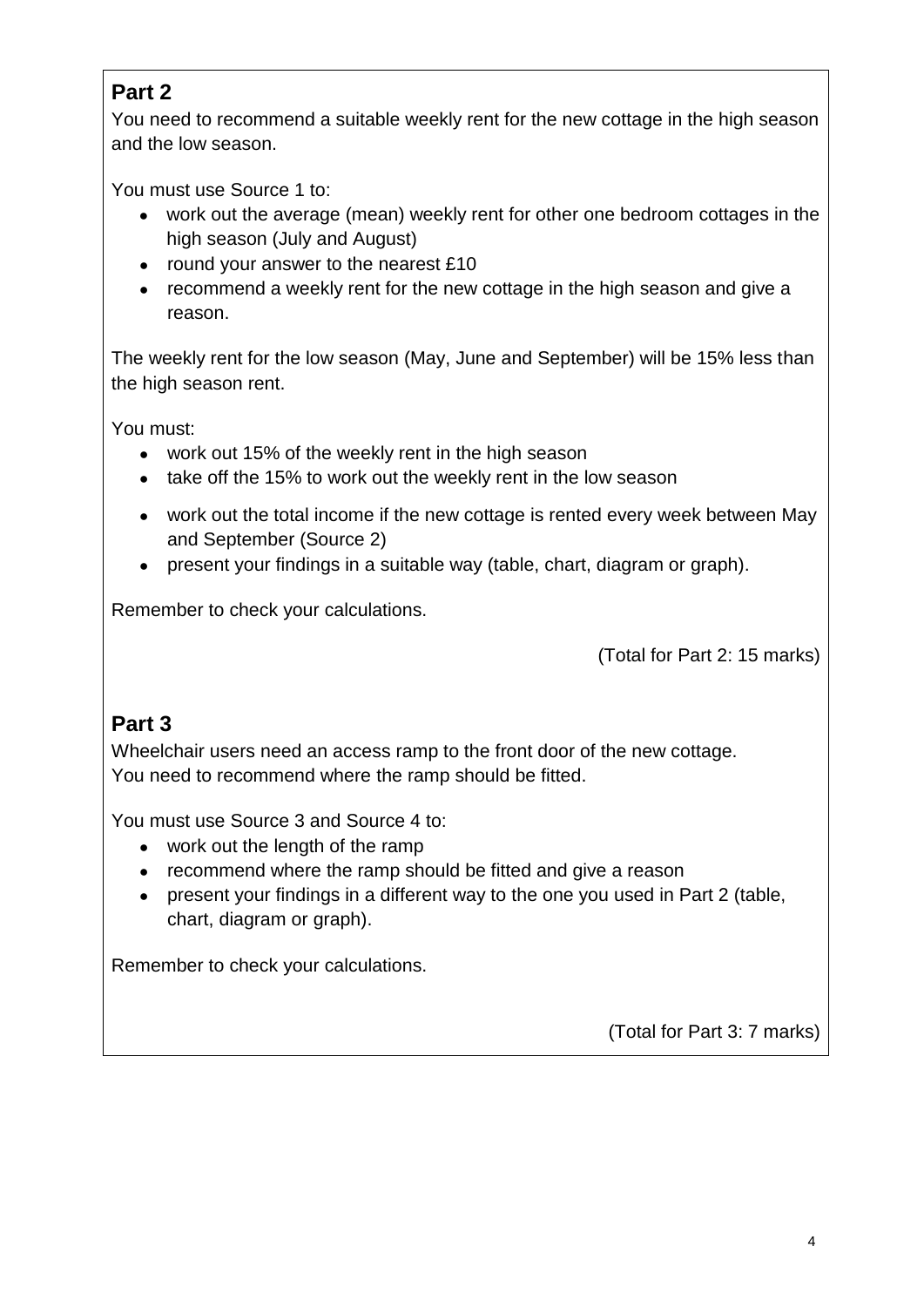### **Resources you should use:**

### **Source 1**

● Table – holiday cottages for rent in the Brecon Beacons

### **Source 2**

● Table − available weeks for renting out the new cottage

#### **Source 3**

● Diagram – side view of access ramp for wheelchair users

#### **Source 4**

● Diagram − ground plan of the new cottage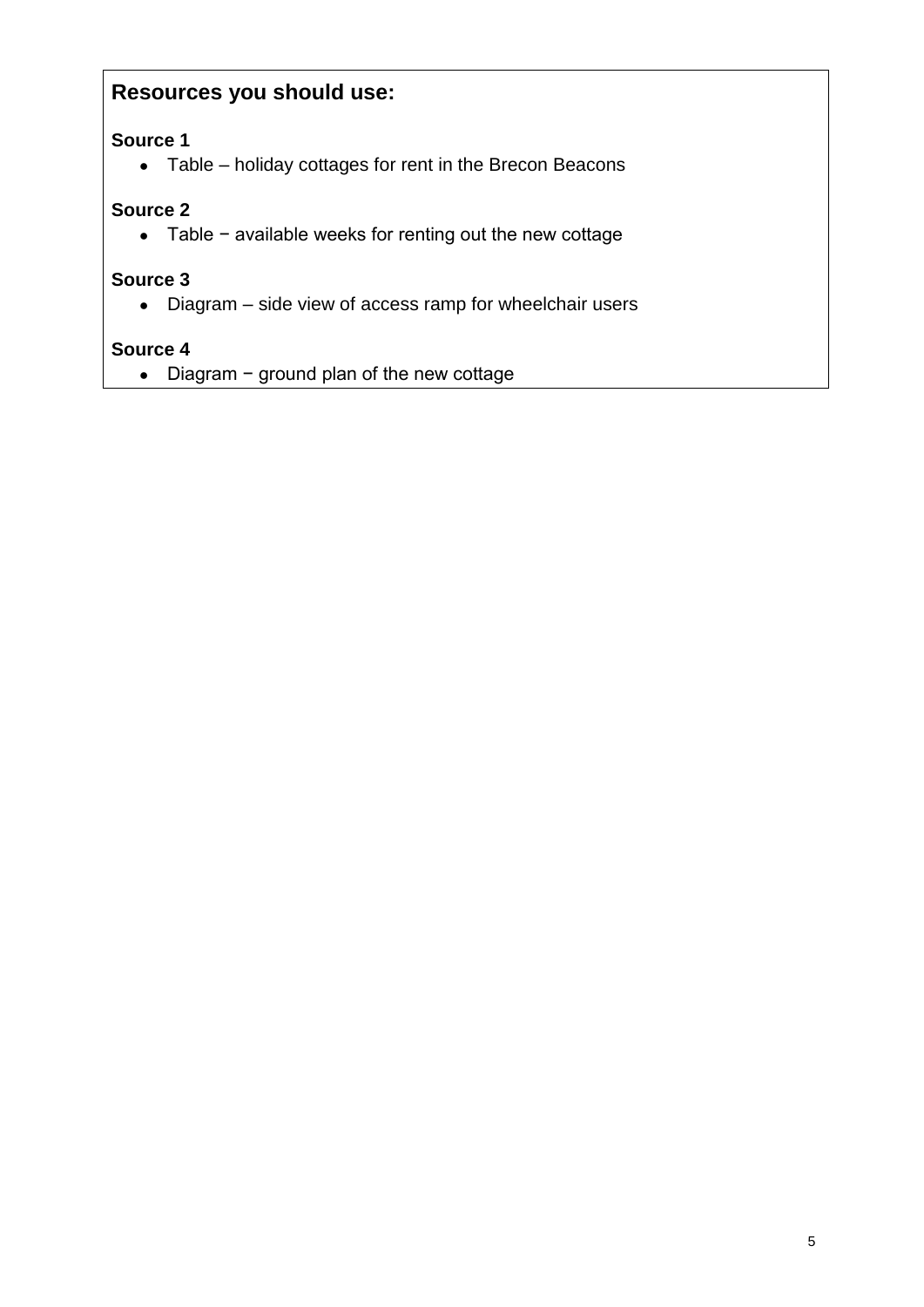# **Source 1 Table – holiday cottages for rent in the Brecon Beacons**

| One bedroom cottages for rent in the Brecon Beacons<br>in the high season (July and August) |                      |                    |  |  |  |  |
|---------------------------------------------------------------------------------------------|----------------------|--------------------|--|--|--|--|
| <b>Cottage</b>                                                                              | Wheelchair<br>access | <b>Weekly rent</b> |  |  |  |  |
| Ann's Cottage<br>Abergavenny                                                                | <b>No</b>            | £350               |  |  |  |  |
| <b>April Cottage</b><br><b>Llanwrtyd Wells</b>                                              | <b>No</b>            | £450               |  |  |  |  |
| <b>Barn Hill Cottage</b><br>Llandovery                                                      | <b>No</b>            | £390               |  |  |  |  |
| <b>Cliff Top Cottage</b><br>Llandovery                                                      | <b>No</b>            | £640               |  |  |  |  |
| <b>High Cottage</b><br><b>The Black Mountains</b>                                           | <b>No</b>            | £505               |  |  |  |  |
| Lower Cottage<br>Hay-on-Wye                                                                 | Yes                  | £759               |  |  |  |  |
| St David's Cottage<br>Llandovery                                                            | <b>No</b>            | £349               |  |  |  |  |
| <b>Strawberry Wood Cottage</b><br>Abergavenny                                               | <b>No</b>            | £349               |  |  |  |  |
| The Coach Cottage<br>Abergavenny                                                            | <b>No</b>            | £655               |  |  |  |  |
| <b>The Oakleaf</b><br>Abergavenny                                                           | Yes                  | £840               |  |  |  |  |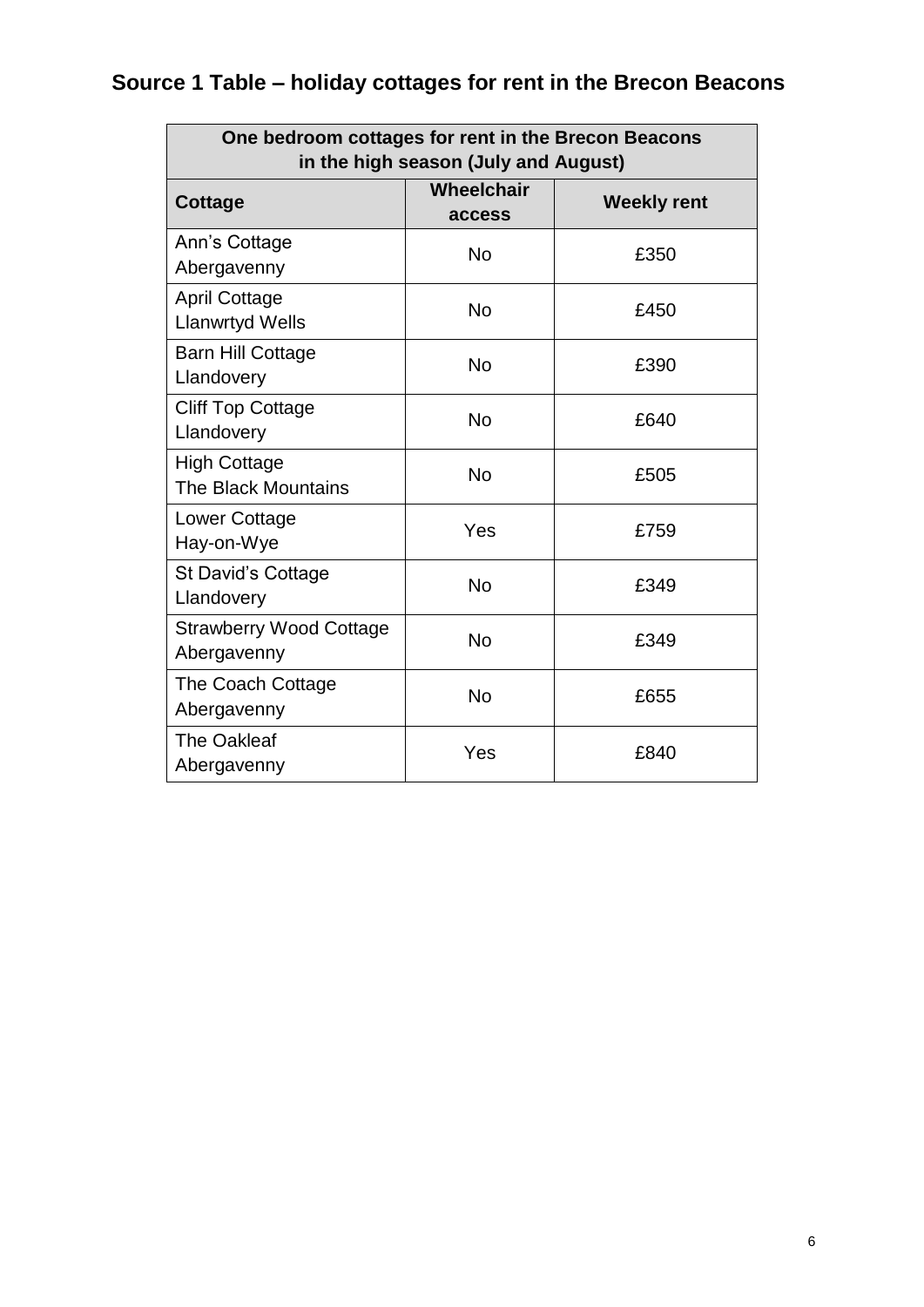# **Source 2 Table − available weeks for renting out the new cottage**

 $\overline{\phantom{a}}$  and  $\overline{\phantom{a}}$  and  $\overline{\phantom{a}}$  and  $\overline{\phantom{a}}$ 

| Available weeks for renting out the new cottage                       |                       |  |  |  |  |
|-----------------------------------------------------------------------|-----------------------|--|--|--|--|
| <b>Season</b>                                                         | <b>Week beginning</b> |  |  |  |  |
|                                                                       | 7 May                 |  |  |  |  |
|                                                                       | 14 May                |  |  |  |  |
|                                                                       | 21 May                |  |  |  |  |
|                                                                       | 28 May                |  |  |  |  |
| Low season                                                            | 4 June                |  |  |  |  |
|                                                                       | 11 June               |  |  |  |  |
|                                                                       | 18 June               |  |  |  |  |
|                                                                       | 25 June               |  |  |  |  |
|                                                                       | 2 July                |  |  |  |  |
|                                                                       | 9 July                |  |  |  |  |
|                                                                       | 16 July               |  |  |  |  |
|                                                                       | 23 July               |  |  |  |  |
| High season                                                           | 30 July               |  |  |  |  |
|                                                                       | 6 August              |  |  |  |  |
|                                                                       | 13 August             |  |  |  |  |
|                                                                       | 20 August             |  |  |  |  |
|                                                                       | 27 August             |  |  |  |  |
|                                                                       | 3 September           |  |  |  |  |
|                                                                       | 10 September          |  |  |  |  |
| Low season                                                            | 17 September          |  |  |  |  |
|                                                                       | 24 September          |  |  |  |  |
| All bookings are Saturday to Saturday<br>Check in 3pm, Check out 10am |                       |  |  |  |  |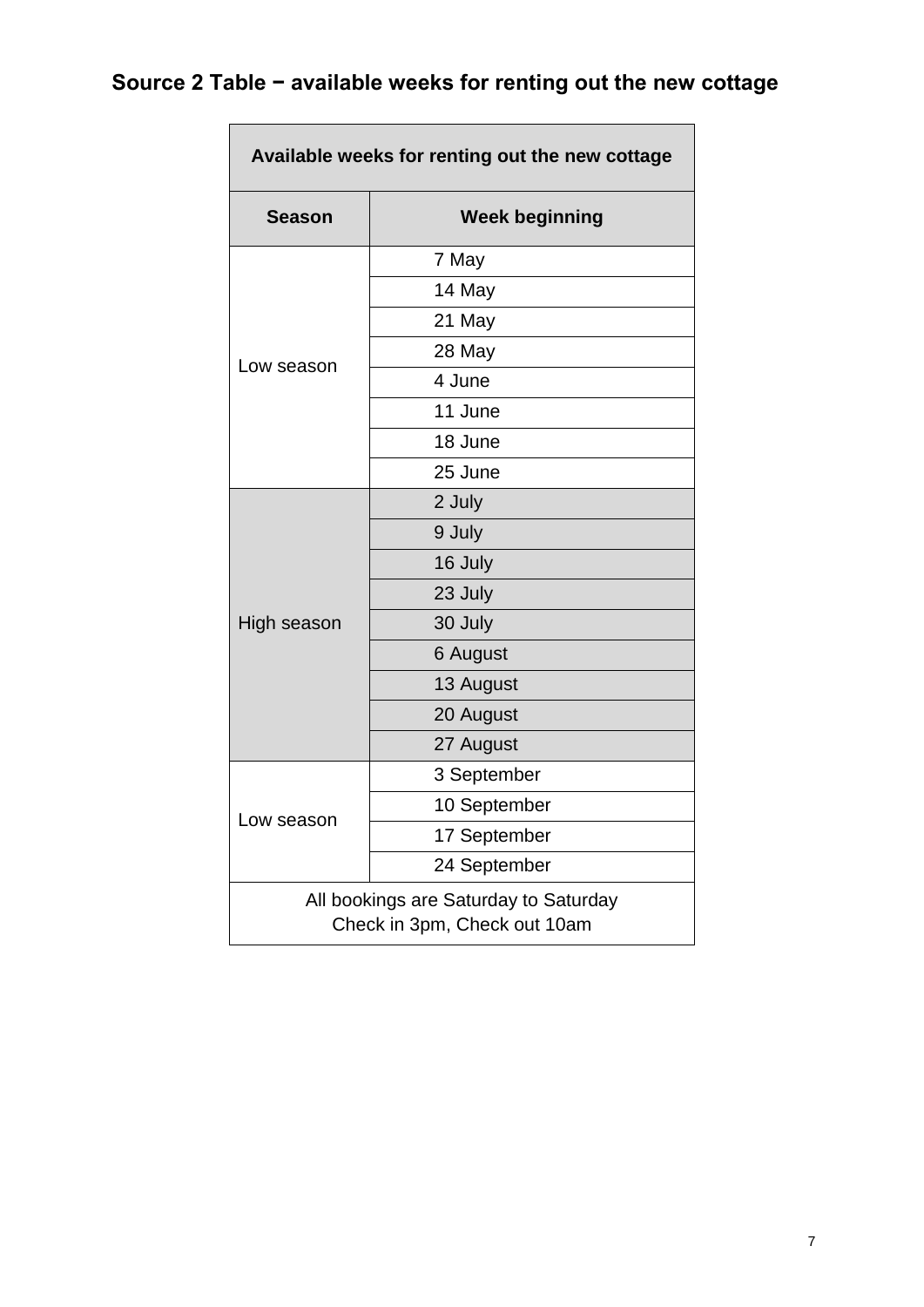

Note: The ratio of the height of the ramp to the length is 1:15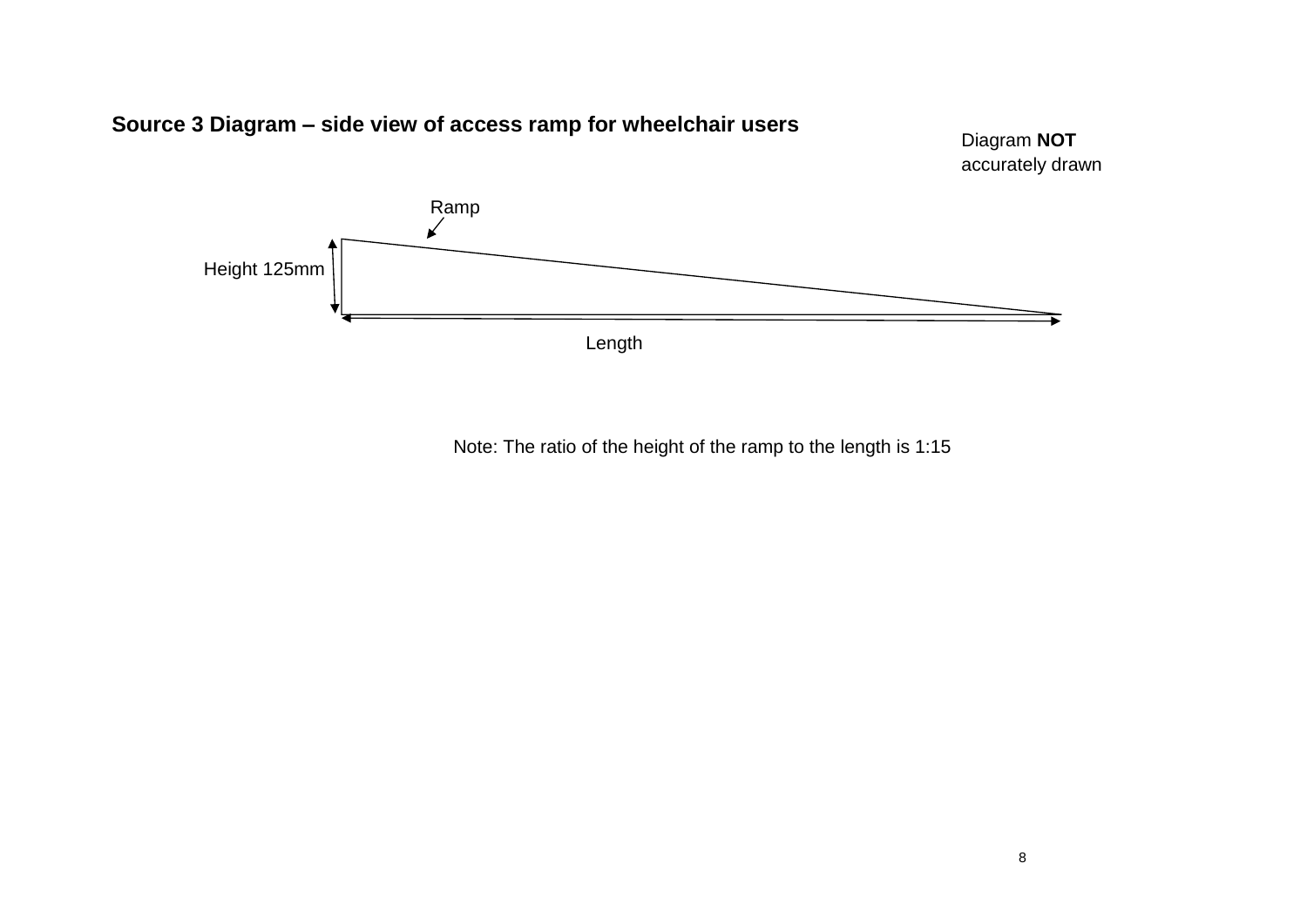**Source 4 Diagram – ground plan of the new cottage**



Diagram **NOT** accurately drawn